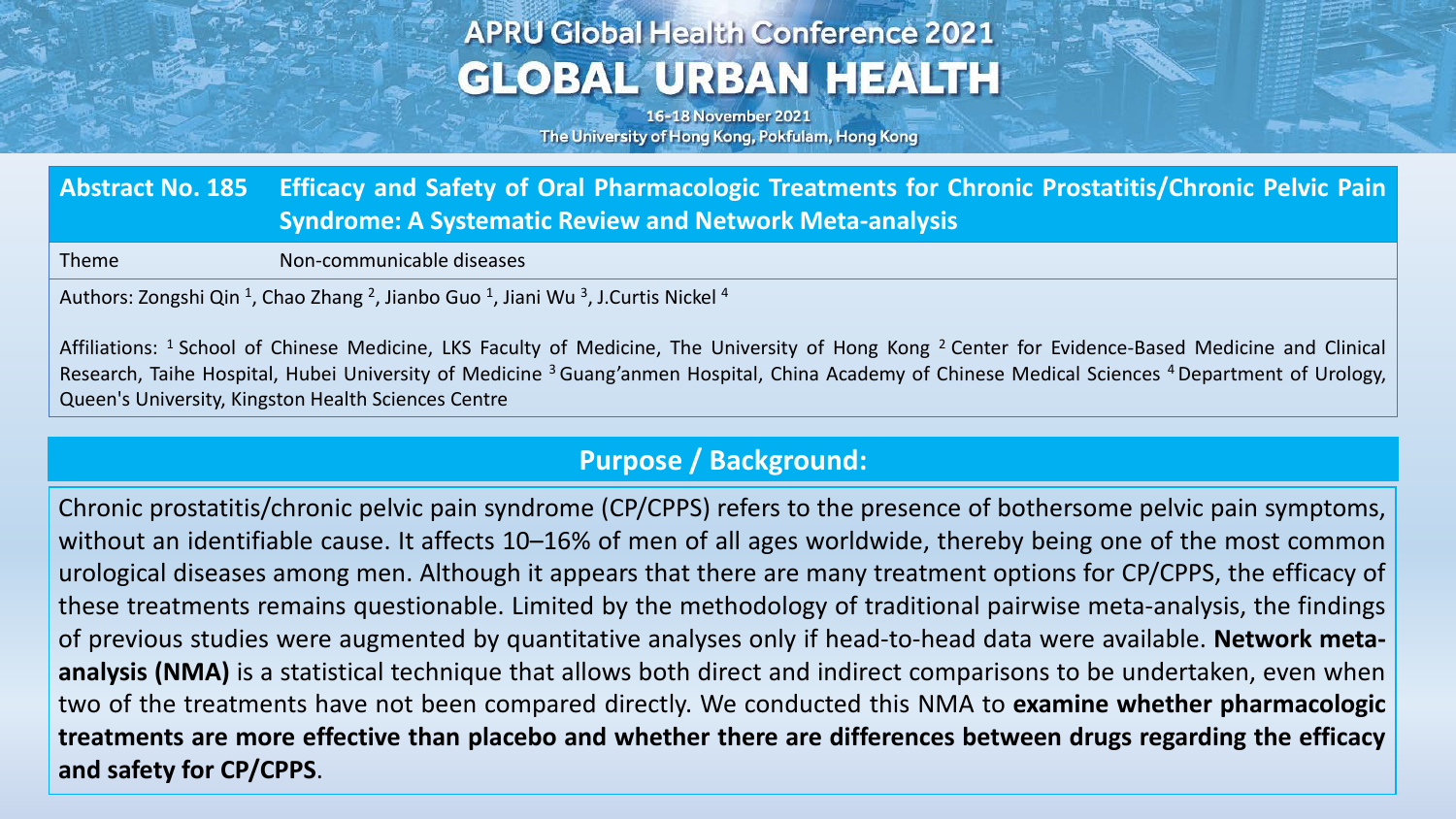## **APRU Global Health Conference 2021 GLOBAL URBAN HEALTH**

16-18 November 2021 The University of Hong Kong, Pokfulam, Hong Kong

#### **Methods:**

PubMed, Embase, Cochrane Central Register of Controlled Trials, and Web of Science were searched from inception to June 8, 2020. Randomized controlled trials comparing two or more oral pharmacological treatments for patients with CP/CPPS were included. Primary outcomes were efficacy (the National Institutes of Health Chronic Prostatitis Symptom Index [NIH-CPSI] total score, pain score, urinary score, and quality of life score [QoL]) and safety (adverse events). More detailed information could be access to a previous registered **study protocol** (PROSPERO **CRD42020184106**).

To determine the **consistency** of the NMA, we adopted the design-by-treatment interaction model with random inconsistency effects. To minimize the issues arising from the potential lack of **similarity** and **transitivity**, only oral pharmacological treatments with strict patient allocation were included. Moreover, the outcome data were transferred into change-frombaseline values to avoid significant differences at baseline. The similarity was assessed based on clinical characteristics, including sample size, age, and treatment duration.

We used non-informative priors with vague normal (mean 0, variance 10,000) and uniform (0–1) prior distributions for parameters such as the means and standard deviations. Various levels of prior distribution were applied in the sensitivity analyses. First, 50,000 simulations were performed, and then we generated an additional 10,000 simulations with three sets of different initial values and sheared the first 20,000 simulations as the burn-in period in our model. Based on 40,000 simulations and thin = 40, the point estimate adopted the median of the posterior distribution.